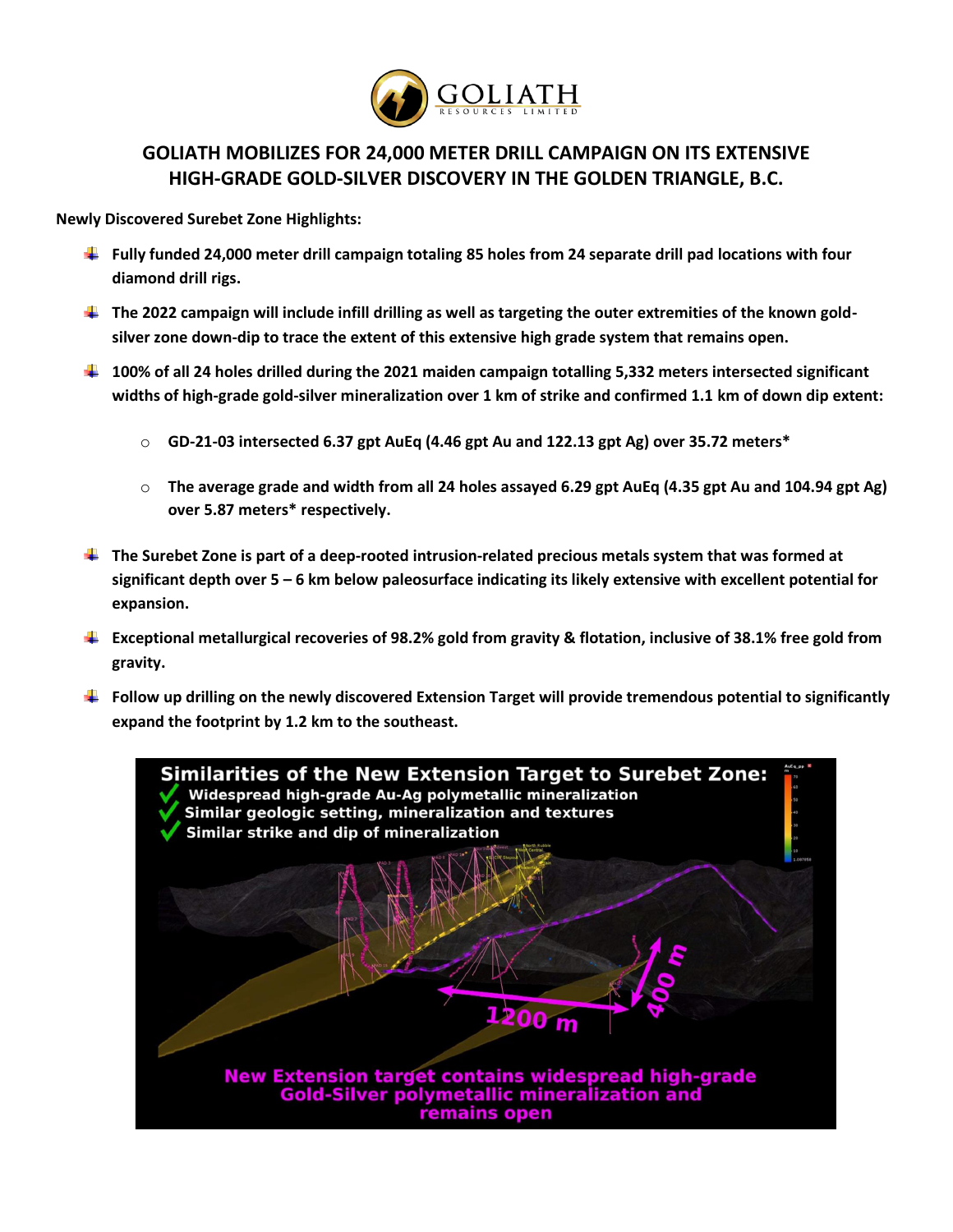

**Toronto, Ontario – May 18, 2022 – Goliath Resources Limited (TSX-V: GOT) (OTCQB: GOTRF) (FSE: B4IF) (**the **"Company"**  or **"Goliath")** is pleased to report it has mobilized for its planned 24,000 meter diamond drill campaign on its extensive high-grade gold-silver discovery at its 100% controlled Golddigger Project. It is designed for infill drilling as well as testing the outer extremities to depth at the newly discovered Surebet Zone. This new discovery is on tide water in a world class geological setting near Stewart, BC in the Golden Triangle of British Columbia. The Homestake Ridge Deposit & Dolly Varden Silver Mine (Dolly Varden Silver Corp.), and the Kinskuch Project (Hecla Mining Company) are in close proximity.

Goliath has planned for a 24,000 meter drill campaign totaling 85 holes from 24 separate drill pads targeting the extensive high-grade gold-silver structure discovery exposed at surface at the Surebet Zone both along strike and to depth. The maiden 2021 drill campaign had a 100% hit ratio as all 24 holes totaling 5,332 meters intercepted significant widths of high-grade gold-silver over 1km of strike and confirmed 1.1km of down-dip extent.

Mr. Roger Rosmus, CEO of Goliath states: "We are very pleased to have mobilized for our aggressive 2022 drill campaign at our newly discovered Surebet Zone. This new discovery has already demonstrated to be an extensive robust system that is structurally controlled down-dips 1.2 km confirmed by drilling in 2021. We have identified multiple strong drill targets focussed on significantly expanding the potential size of this system that remains open. The Golddigger property is in geo-political safe jurisdiction and key geologic setting where many world-class deposits have been discovered. The Surebet Zone potential has been compared to the past producing high-grade Silbak Premier Mine just to the north and certainly has the early makings of the next big discovery in the Golden Triangle. We look forward to reporting our drilling results with much anticipation."

## **Golddigger Property**

The Golddigger Property is 100 % controlled covering an area of 23,859 hectares (59,646 acres or 239 square-kilometers) and is in the world class geological setting of the Eskay Rift within the Golden Triangle, British Columbia and within 2 km of the Red Line that is host to multiple world class deposits. The property is on tide water 30 kilometers southeast of Stewart, British Columbia. The Homestake Ridge Deposit & Dolly Varden Silver Mine (Dolly Varden Silver Corp.), and the Kinskuch Project (Hecla Mining Company) are in close proximity.

#### *Qualified Person*

Rein Turna, P. Geo, is the qualified person as defined by National Instrument 43-101, for Goliath Resources Ltd projects, and supervised the preparation of, and has reviewed and approved, the technical information in this release.

#### *Other*

All rock, channel and talus fine samples were crushed and pulverized at MSALABS's laboratory in Terrace, BC. MSALABS is either Certified to ISO 9001:2008 or Accredited to ISO 17025:2005 in all of its locations. The resulting sample pulps were analyzed for gold by fire assay and metallic screen fire assay in Langley, BC. The pulps were also assayed using multielement aqua regia digestion at MSALABS's laboratory in Langley, BC. The coarse reject portions of the rock samples, as well as the pulps, were shipped to Goliath Resources Ltd.'s storage facility in Terrace, BC. All samples were analyzed using MSALABS's assay procedure ICP-130, a 1:1:1 aqua regia digestion with inductively-coupled plasma atomic emission spectrometry (ICP-AES) or inductively-coupled plasma mass spectrometry (ICP-MS) finish for 35 elements as well as the FAS-121 lead collection fire assay fusion procedure with atomic absorption spectroscopy (AAS) finish. Any results greater than 100 ppm for silver or 10,000 ppm copper, lead and zinc were additionally assayed using MSALABS's ICA-6xx method particular to each element. This method used an HNO3-HCl digestion followed by ICP-AES (or titrimetric and gravimetric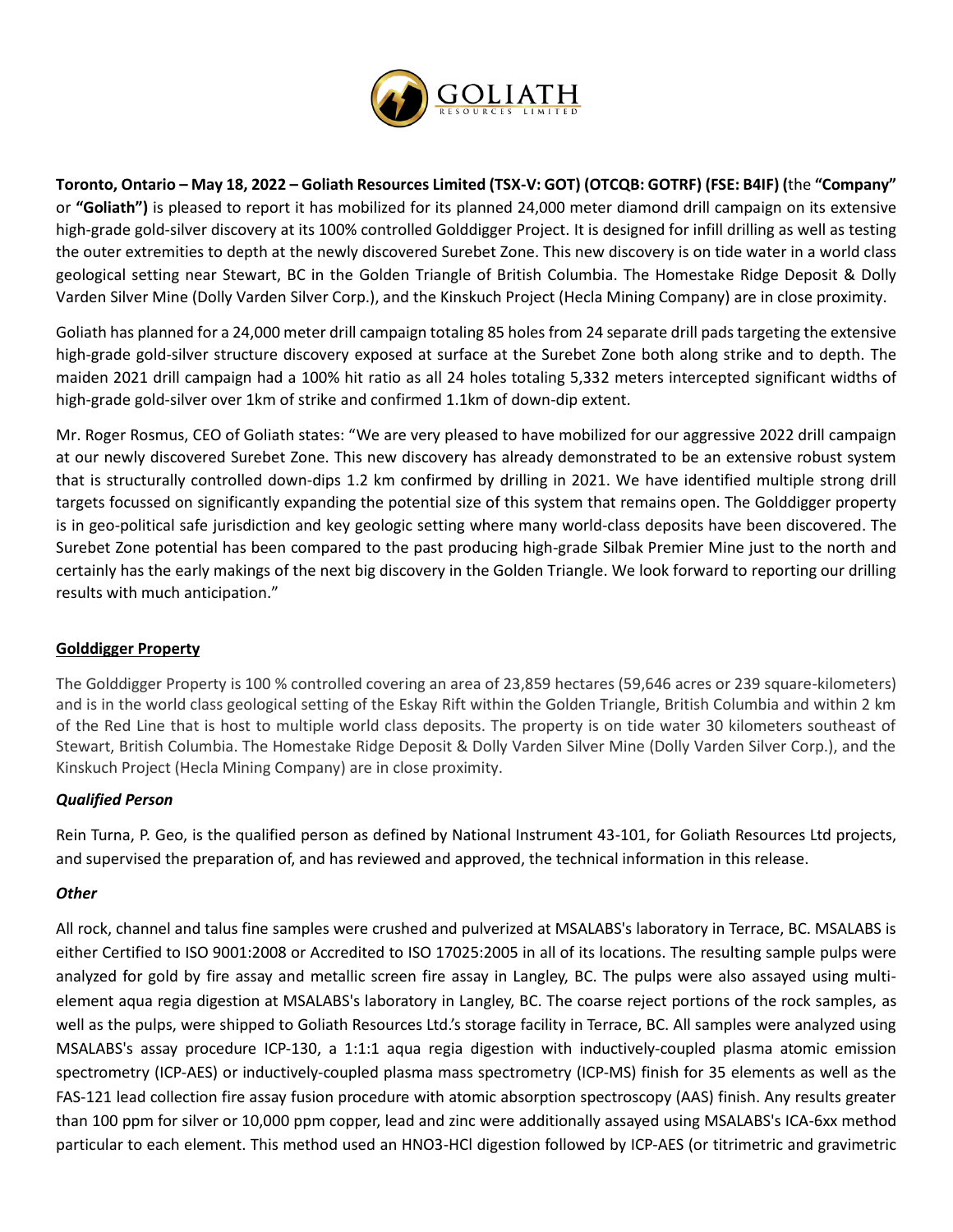

analysis). Gold values of greater than 10 ppm Au were assayed by the FAS-425 method which includes a fire-assay fusion procedure with a gravimetric finish. Samples with Au greater than 5 ppm were additionally analyzed using metallic screen fire assay with MSALABS's MSC-150 or MSC-350 method. QA/QC samples including blanks, standards, and duplicate samples were inserted regularly into the sample sequence.

The reader is cautioned that grab samples are spot samples which are typically, but not exclusively, constrained to mineralization. Grab samples are selective in nature and collected to determine the presence or absence of mineralization and are not intended to be representative of the material sampled.

#### **About Goliath Resources Limited**

Goliath Resources Limited is an explorer of precious metals projects in the prolific Golden Triangle of northwestern British Columbia and Abitibi Greenstone Belt of Quebec. All of its projects are in world class geological settings and geopolitical safe jurisdictions amenable to mining in Canada.

#### **For more information please contact:**

Goliath Resources Limited **Mr. Roger Rosmus**  President and Chief Executive Officer Tel: +1-416-488-2887 x222 [roger@goliathresources.com](mailto:roger@goliathresources.com) [www.goliathresourcesltd.com](http://www.goliathresourcesltd.com/)

*\* Widths are reported in drill core lengths and the true widths are not known. AuEq metal values are calculated using: Au 1792.60 USD/oz, Ag 23.13 USD/oz, Cu 4.37 USD/lbs, Pb 1.05 USD/lbs and Zn 1.52 USD/lbs on November 28, 2021. There is potential for economic recovery of gold, silver, copper, lead, and zinc from these occurrences based on other mining and exploration projects in the same Golden Triangle Mining Camp where Goliath's project is located such as the Homestake Ridge Gold Project (Auryn Resources Technical Report, Updated Mineral Resource Estimate and Preliminary Economic Assessment on the Homestake Ridge Gold Project, prepared by Minefill Services Inc. (Bothell, Washington), dated May 29, 2020. Here, AuEq values were calculated using 3-year running averages for metal price, and included provisions for metallurgical recoveries, treatment charges, refining costs, and transportation. Recoveries for Gold were 85.5%, Silver at 74.6%, Copper at 74.6% and Lead at 45.3%. It will be assumed that Zinc can be recovered with the Copper at the same recovery rate of 74.6%. The quoted reference of metallurgical recoveries is not from Goliath's Golddigger Project, Surebet Zone mineralization, and there is no guarantee that such recoveries will ever be achieved, unless detailed metallurgical work such as in a Feasibility Study can be eventually completed on the Golddigger Project.*

*Neither the TSX Venture Exchange nor its Regulation Services Provider (as that term is defined in the policies of the TSX Venture Exchange), nor the OTCQB Venture Market accepts responsibility for the adequacy or accuracy of this release.*

*Certain statements contained in this press release constitute forward-looking information. These statements relate to future events or future performance. The use of any of the words "could", "intend", "expect", "believe", "will", "projected",*